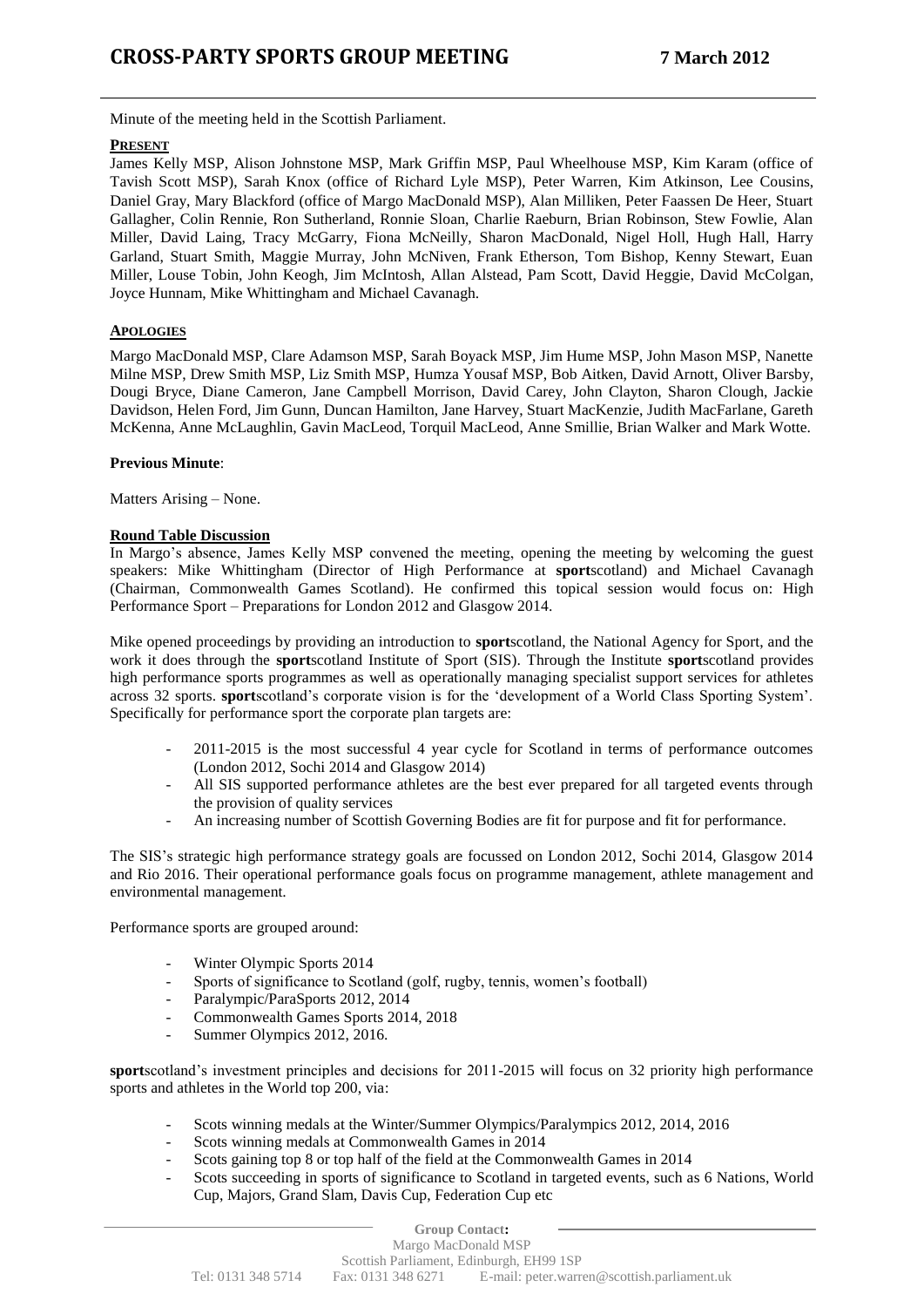- Scottish sporting programme with a track record of feeding a winning British World Class podium/development programme
- Opportunity through Glasgow 2014 to grow and establish new programme due to new facility.

Mike outlined the UK sporting landscape in performance terms, clarifying that some sports only compete as Team GB, some compete as both Team GB and Team Scotland and some only compete as Team Scotland (ie home country only). The manifestations of the elite performance pathway from 'Talent and Confirmation' to 'Potential' to 'Podium' through the performance pyramid were explained, including the contribution of a wide range of competitions, including: Junior Europeans, Youth Olympics, World Juniors, UK Senior Championships, GB Under 21s and Under 23s, Senior Europeans, Commonwealth Games, Senior Worlds, World Cup and Olympic Games.

The major headline performance goals for **sport**scotland within 2011-2015 are:

- Winter Sochi 2014 Olympics/Paralympics: 1-2 medals, 38% of Team GB<br>Summer London 2012 Olympics/Paralympics: 7+ medals, 45-50 Scots on Team GB
	-
- Summer London 2012 Olympics/Paralympics:
	-
- Summer Glasgow Commonwealth Games:  $33+$  medals.

UK Sport has targeted  $4<sup>th</sup>$  on the Olympic medal table for the 2012 Olympics, which will require approximately 19 gold medals (Team GB won 16 golds in Beijing).

The SIS provides high performance expertise and services in relation to: performance management, performance planning and GAP analysis, performance coaching, sports medicine, physiotherapy, strength and conditioning, physiology, skill acquisition, psychology, performance analysis/biomechanics, performance lifestyle and performance nutrition.

Flexibility is key to the SIS's services to athletes, hence athletes can be supported through a range of high performance management options:

- Fully managed programmes
- Jointly managed programmes
- Targeted athlete programme
- Outsourcing placements
- **Initiatives**
- Innovation and special projects
- Institute and network support services.

James thanked Mike for his presentation and welcomed Michael Cavanagh to provide an update in relation to the work of Commonwealth Games Scotland.

Mike informed the Group that Commonwealth Games Scotland (CGS) is a member of the Commonwealth Games Federation – one of 71 member Commonwealth Games Associations. CGS consists of 26 member Scottish Governing Bodies (SGBs) who represent the 26 sports recognised by the Commonwealth Games Federation as potential sports for inclusion in any Commonwealth Games or Youth Commonwealth Games.

The role of CGS is to select and take teams to every Commonwealth Games and Youth Commonwealth Games – branded as 'Team Scotland'. CGS's aims for Team Scotland for 2014 are for Team Scotland to:

- Perform with distinction
- Win highest number of medals ever at a Games (more than 33 in total and more than 11 golds)
- To maximise the opportunity of a home Games.

The latter of these aims has led to a significant CGS selection policy change for Glasgow 2014.

Mike outlined the partnership between CGS and **sport**scotland, confirming that there has been significant lottery investment in performance sport and athletes since the mid-1990s. For example, at the Kuala Lumpur Commonwealth Games in 1998, only a few years after lottery funding started, Scotland won a total of 12 medals. In the next 3 Commonwealth Games the medal tallies were: 2002: 30 medals, 2006: 29 medals, 2010: 26 medals.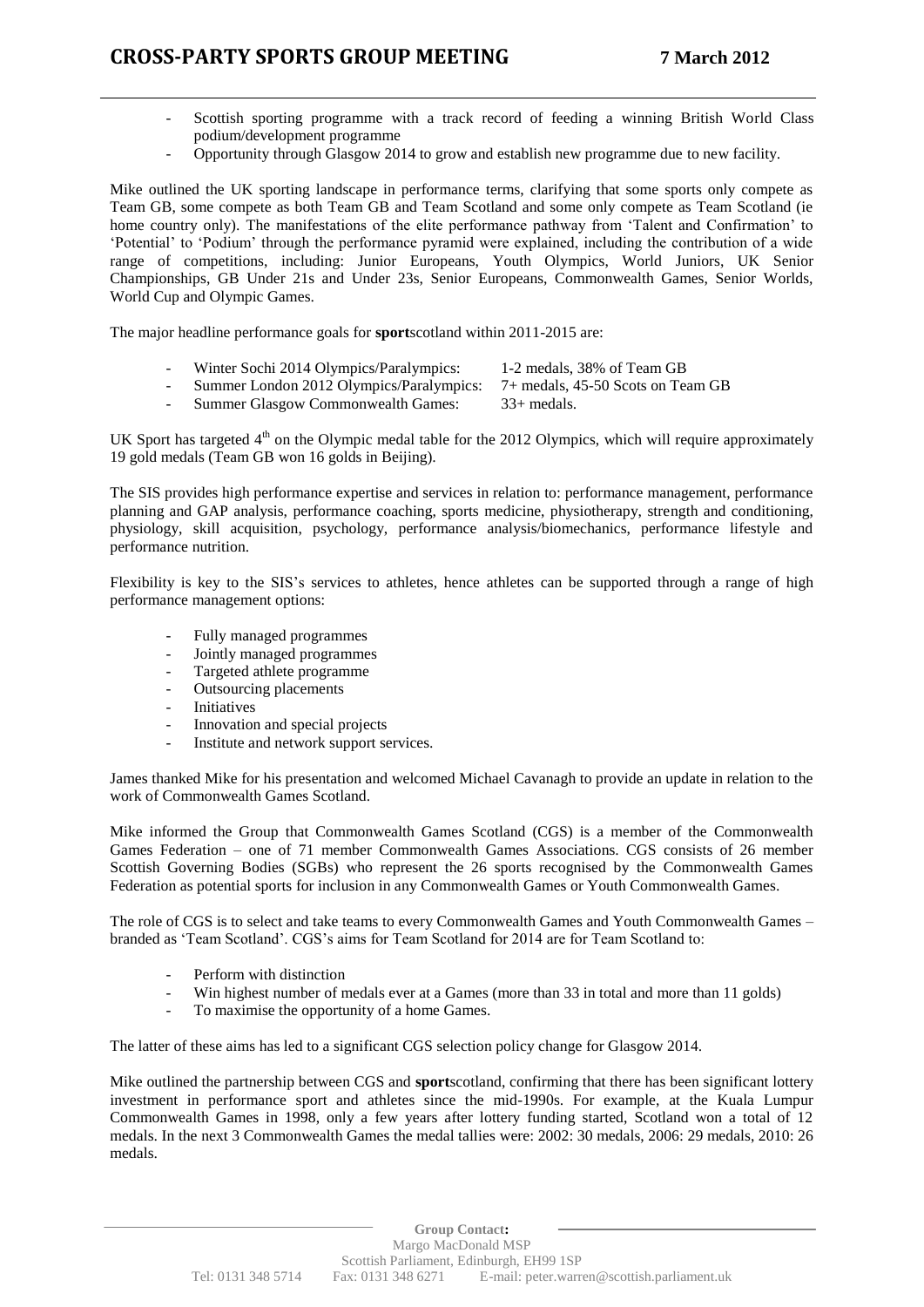CGS and the SIS have a joint planning group, established prior to the 2006 Games in Melbourne, to ensure that planning targets are aligned as much as possible. In addition to this, it is vital that a number of different roles are clearly understood to aid team preparations and performance at a Commonwealth Games:

- SGBs lead their performance programmes
- The Institute network provides integrated support aimed at improving performances (more medals)
- CGS selects and takes one team from 17 sports aimed at meeting the overall medal target.

In relation to the Team Scotland selection policy, Michael confirmed that this is a CGS responsibility. CGS has had a general selection policy in place for Glasgow 2014 since November 2011, following consultation with member SGBs – specifically those 17 sports in the Glasgow 2014 programme. A copy of this can be downloaded from: <http://www.cgcs.org.uk/commonwealth-games/glasgow-scotland-2014/selection-policies/> The next stage is for sport specific policies to be developed and agreed between CGS and each of the 17 SGBs, which follow the selection principles contained within the general selection policy.

The significant change in CGS selection policy for 2014 is that for the first time since criteria were put in place for the 1998 Games, CGS will ensure that all sports are represented within Team Scotland by a minimum of 3 athletes. This has meant that CGS has guaranteed to accept all host nation places in the 3 team sports, with a proviso that these sports are targeting a top 8 placing. CGS standards have always been about raising standards not lowering the bar. This has resulted in improved medal performance since this approach has been adopted, in parallel with the development of a performance sport system and increased funding for SGB performance programmes in Scotland.

CGS will confirm the final medal target for Glasgow 2014 when the team is announced. That decision will be based on the best information available about our selected athletes and the standard of the competition they will face in every event. CGS is confident that Team Scotland will deliver the highest number of medals ever won by Scotland at any Commonwealth Games.

James thanked Michael for his presentation and opened the floor for questions and discussion.

In the discussion and questions that followed, both Mike and Michael confirmed that performance sport, and their respective organisations, are highly dependent on SGBs to lead and govern their sports and that SGBs are vital partners in performance programmes.

In reflecting on the proposed merger between UK Sport and Sport England Mike confirmed that progress in this regard had been postponed until after the Olympics. Regardless of this, Scottish sport continues to work to develop a world class sporting system at all levels.

Alison Johnstone MSP raised a query in relation to potential tensions between the closure of local sporting facilities and the development of elite sporting facilities. How do we ensure everyone has access to the facilities, while maximising opportunities for both? Mike confirmed that **sport**scotland and the Scottish Government are working towards 150 Community Sports Hubs and are supporting facilities through their PE, People and Partnerships system. Coaching remains a priority to ensure that athletes get the required coaching support. However, the reliance of sport upon volunteers remains and Glasgow 2014 presents a great opportunity to involve even more volunteers in sport. Michael added that **sport**scotland has increase investment in technical officials to ensure that more Scottish technical officials are involved in 2014, reaffirming that legacy is about everything we do.

Following a question on the potential for inclusion of transplant sports in Glasgow 2014, Michael informed those present that there are strict regulations for 2014 and the Commonwealth Games and, therefore, that this is a challenging request. CGS and the Commonwealth Games Federation are both very proud of the inclusion of parasports; there were 3 parasports in previous Games and will be a record number of 5 in Glasgow: athletics, swimming, paralifting, bowls and track cycling. There will be 20 parasports events as part of the main programme for Glasgow 2014.

Michael responded to a question in relation to a legacy for target shooting from 2014 stating that the CGS position on this is clear that they support the aspiration for a legacy venue. However, the challenge for this is funding. A clear distinction must be made between a legacy venue and a venue for the Games because of the restrictions in where Games shooting can be held. A legacy opportunity for shooting remains an option in relation to shooting equipment.